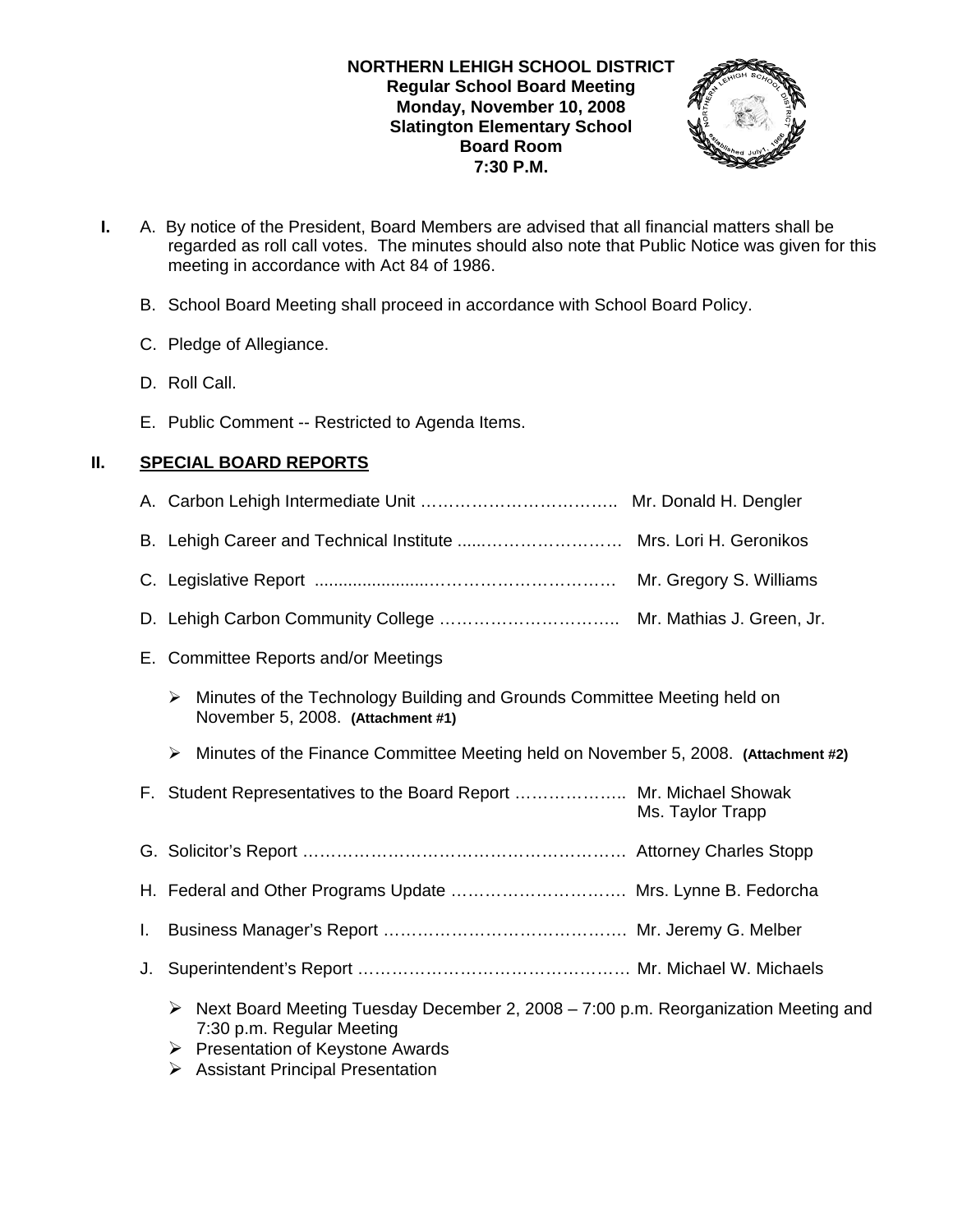### **III. PERSONNEL**

#### A. Substitute –Instructional

Approve the following substitute teachers for the 2008-2009 school year at the 2008-2009 substitute teacher rates as approved on the Supplementary Personnel Salary Schedule:

Janet Brostedt – CLIU Guest Teacher Kathryn McKeon – CLIU Guest Teacher Seth McLaughlin – CLIU Guest Teacher Michele Nesfeder – CLIU Guest Teacher Michael Roth – CLIU Guest Teacher Daniel Shea – CLIU Guest Teacher Keith Strohl – CLIU Guest Teacher Alicia Trinkle – CLIU Guest Teacher Nina Weiss – Elementary

### B. Unpaid Volunteers

Approve the following unpaid volunteer aides in the SlatingtonElementary School for the 2008- 2009 school year: Chris Bennett, Lisa Bomgardner, Rachel Hillegas, Barbara Rejician, John Rejician\*, and Charles Uhler. **\*Pending Verification of Clearances**

### **IV. CONFERENCES**

- A. Mary Smith 53<sup>rd</sup> Annual Pennsylvania School Counselors Association Conference April 15-18, 2009 – Milton Hershey School, Hershey, PA – Registration: \$285.00, Travel: \$44.00, Lodging: \$144.00 – Total Approximate Cost: \$473.00 – Funding: High School Curriculum and Instruction Budget **(Attachment #3)**
- B. Sheila Lanshe 53<sup>rd</sup> Annual Pennsylvania School Counselors Association Conference April 15-18, 2009 – Milton Hershey School, Hershey, PA – Registration: \$285.00, Travel: \$44.00, Lodging: \$144.00 – Total Approximate Cost: \$473.00 – Funding: High School Curriculum and Instruction Budget **(Attachment #4)**

### **V. POLICY**

#### A. Board Policy Second Reading

- 1. Approve school board policy #140 Programs Charter Schools, as presented after first reading. **(Attachment #5)**
- 2. Approve school board policy #206 Pupils Assignment Within District, as presented after first reading. **(Attachment #6)**
- 3. Approve school board policy #216.1 Pupils Supplemental Discipline Records, as presented after first reading. **(Attachment #7)**
- 4. Approve school board policy #615 Finances Payroll Deductions, as presented after first reading. **(Attachment #8)**
- 5. Approve school board policy #818 Operations Contracted Services, as presented after first reading. **(Attachment #9)**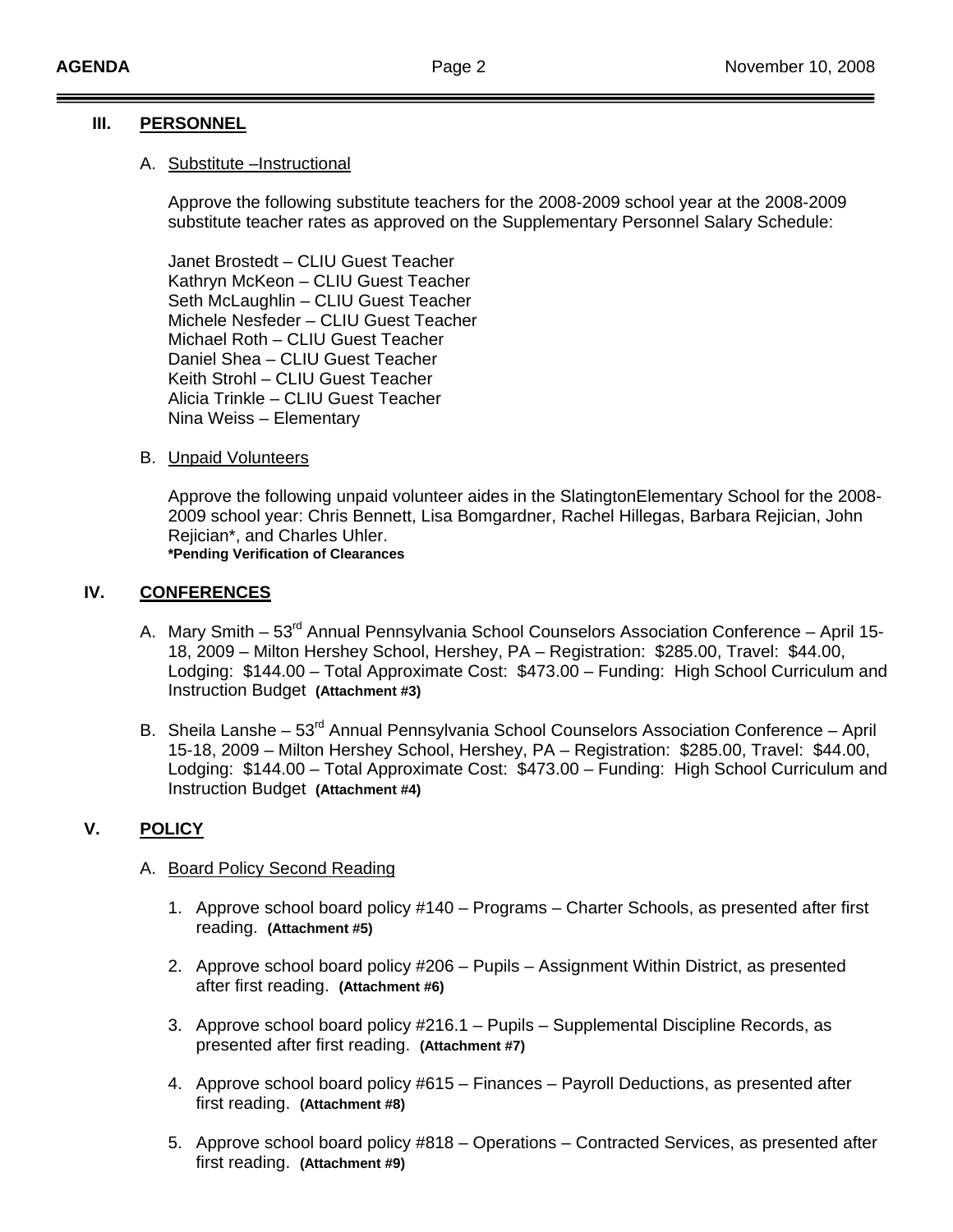#### B. Homebound Instruction

It is recommended that the Board of Education grant homebound instruction for a  $10<sup>th</sup>$  grade student, Student No. 1110200, for five hours per week, effective November 24, 2008 and continuing until approximately January 5, 2009.

### **VI. CURRICULUM AND INSTRUCTION**

### **VII. OLD BUSINESS**

### **VIII. NEW BUSINESS**

A. Approve to authorize the superintendent to update the Reciprocal Agreement with other educational institutions for the purpose of large-scale evacuations and disasters as prescribed in the "Northern Lehigh School District Emergency Operations Plan". Original agreements were signed March 10, 2003. **(Attachment #10)**

### **IX. FINANCIAL**

- A. Approve the Following List of Bills:
	- 1. General Fund month of October
	- 2. Cafeteria Fund month of October
	- 3. Athletic Fund month of October
	- 4. Refreshment Stand Fund month of October
- B. Authorize Administration to enter into an agreement with Provident Energy for consulting services for reduced energy costs.
- C. Authorize the technology department to apply for an E-rate and to further purchase two cell phones for the director of support services to be used by the lead maintenance and lead grounds men.

#### D. Act 1 Tax Levy Resolution

#### **NORTHERN LEHIGH SCHOOL DISTRICT BOARD OF DIRECTORS**

#### **RESOLUTION**

 **WHEREAS,** on June 27, 2006, the Pennsylvania legislature passed Act 1 of Special Session 2006, entitled the "Taxpayer Relief Act" (hereinafter "Act 1");

 **WHEREAS,** Act 1 requires school districts to limit tax increases to the level set by an inflation index unless the tax increase is approved by voters in a referendum or the school district obtains from the Department of Education or a court of common pleas certain referendum exceptions;

 **WHEREAS,** Act 1 does, however, allow a board of school directors to elect to adopt a resolution indicating that it will not raise the rate of any tax for the support of the public schools for the following fiscal year by more than its index, provided this resolution must be adopted no ater than 110 days prior to the date of the election immediately preceding the upcoming fiscal year;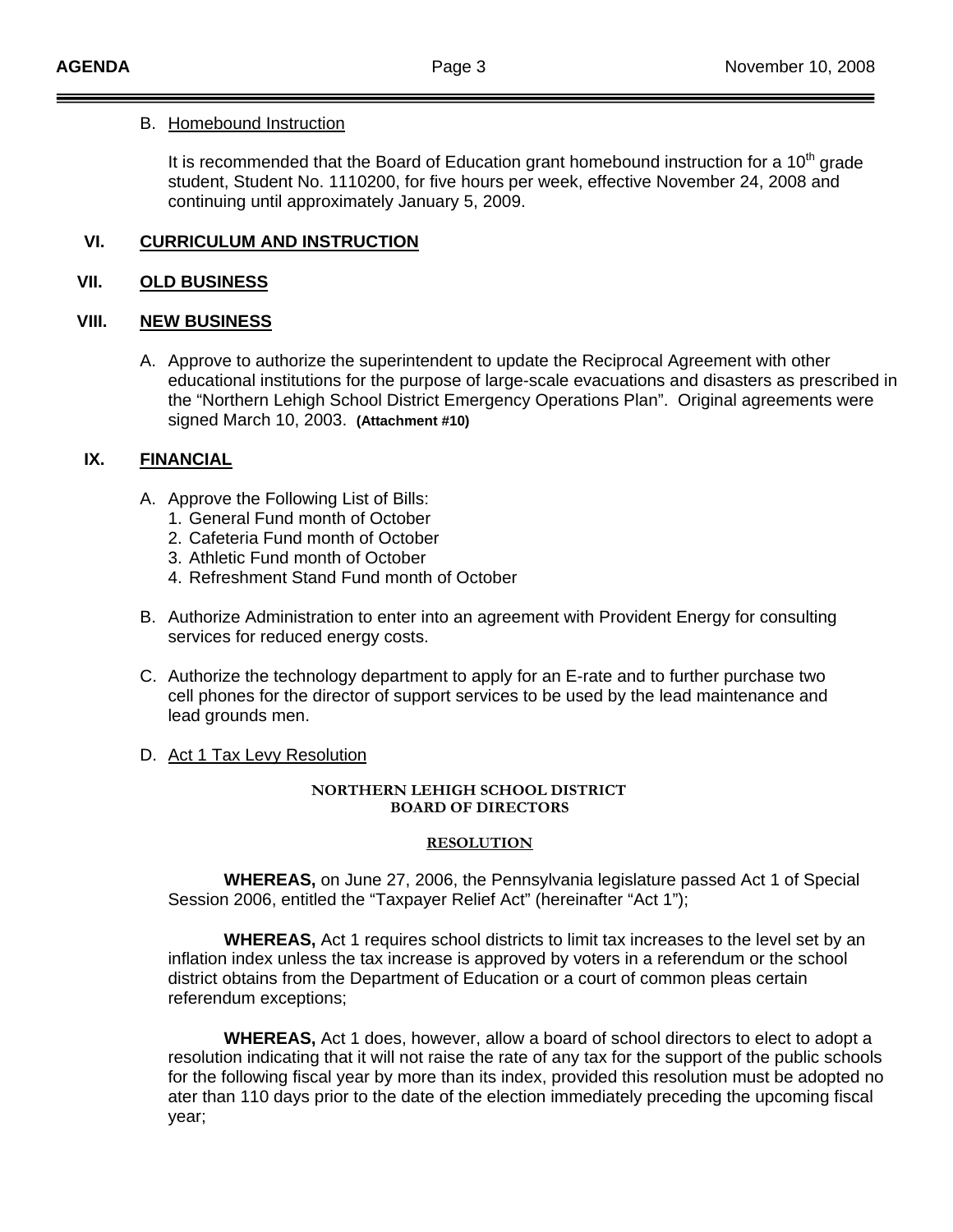**WHEREAS,** the Northern Lehigh School District index for the 2009-2010 fiscal year is 5.6%;

 **WHEREAS,** the Northern Lehigh School District Board of Directors has made the decision that it shall not raise the rate of any tax for the support of the Northern Lehigh School District for the 2009-2010 fiscal year by more than its index.

AND NOW, on this  $10^{th}$  day of November, 2008, it is hereby **RESOLVED** by the Northern Lehigh School District (hereinafter "District") Board of Directors (hereinafter "Board") the following:

- 1. The Board certifies that it will not increase any school district tax for the 2009-2010 school year at a rate that exceeds the index as calculated by the Pennsylvania Department of Education.
- 2. The Board certifies that it will comply with the procedures set forth in Section 687, of the Pennsylvania Public School Code (hereinafter "School Code"), 24 P.S. §6-687, for the adoption of its proposed and final budget.
- 3. The Board certifies that increasing any tax at a rate less than or equal to the index will be sufficient to balance its final budget of the 2009-2010 fiscal year.
- 4. The Administration of the District will submit the District's information on a proposed increase in the rate of a tax levied for the support of the District to the Pennsylvania Department of Education on the uniform form prepared by the Pennsylvania Department of Education no later than five days after the Board's adoption of this Resolution.
- 5. The Administration of the District will send a copy of this Resolution to the Pennsylvania Department of Education no later than five days after the Board's adoption of this Resolution.
- 6. The Board understands and agrees that by passing this Resolution it is not eligible to seek referendum exceptions under Section 333(f) of Act 1 and is not eligible to request approval from the voters through a referendum to increase a tax rate by more than the index as established for the 2009-2010 fiscal year.
- 7. Once this Resolution is passed, the Administration of the District is not required to comply with the preliminary budget requirements set forth in paragraphs (a) and (c) of Section 311 of Act 1. Provided, however:
	- (a) The Board understands and agrees that, upon receipt of the information submitted by the District as set forth in paragraphs 4 and 5 above, the Pennsylvania Department of Education shall compare the District's proposed percentage increase in the rate of the tax with the index.
	- (b) Within ten days of the receipt of this information, the Pennsylvania Department of Education shall inform the District whether its proposed tax rate increase is less than or equal to the index.
	- (c) If the Pennsylvania Department of Education determines that the District's proposed increase in the rate of the District's tax exceeds the index, the District is subject to the preliminary budget requirements as set forth in paragraph (a) and (c) of Section 311 of Act 1.